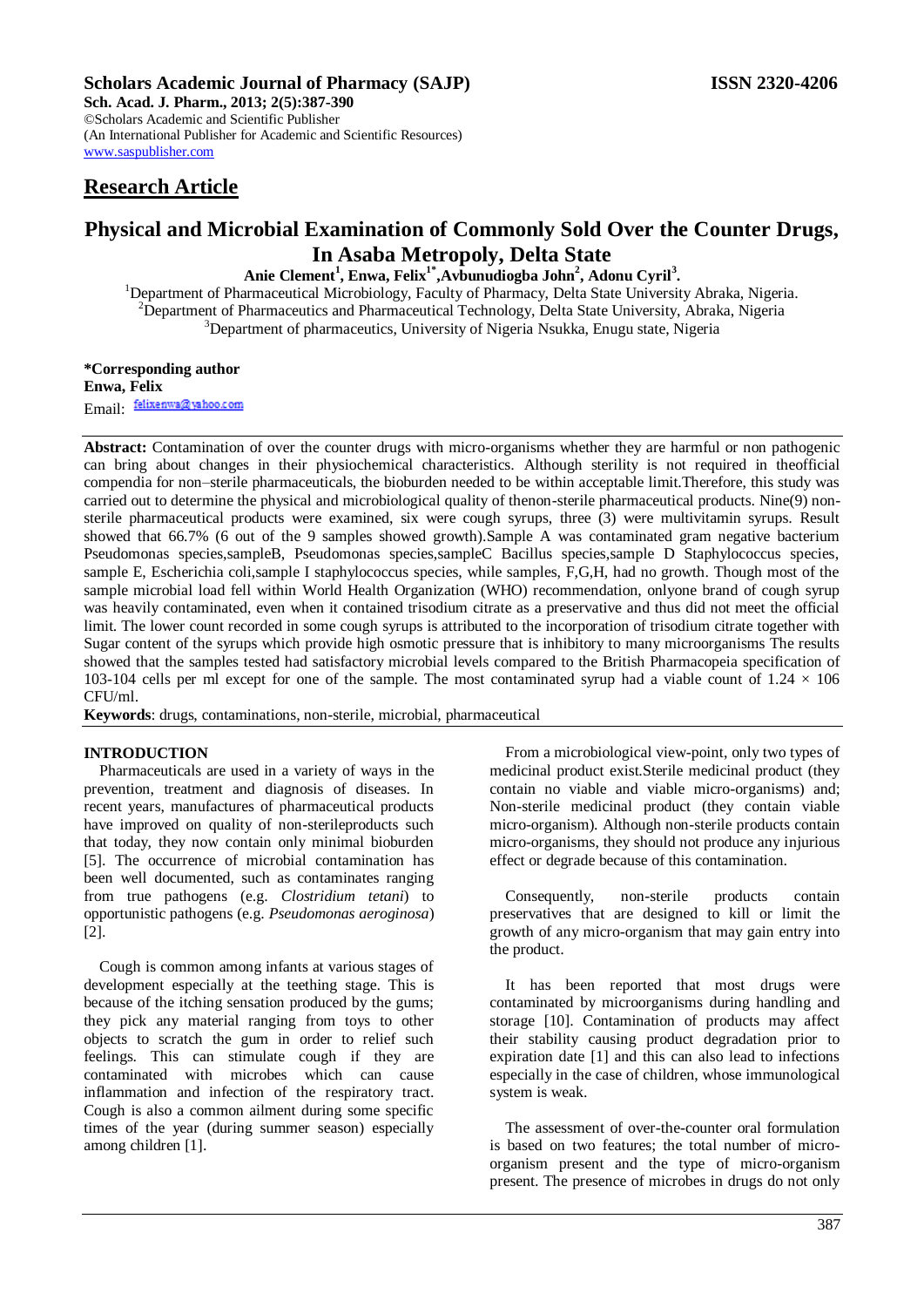make them hazardous form the infectious standpoint, but may also change the physical, chemical, and organoleptic properties of the drug, alter the potency of the active ingredients, or convert them to toxic product**.**Thus, a medicine may be considered microbiologically spoiled in this situation.

## **MATERIALS AND METHODS Culture Media**

The culture media used were, Nutrient agar (N.A), Peptone water and Sabourand 4% glucose broth.

| <b>Sl. No.</b> | <b>Sample Name</b>   | <b>Constituents</b>                 | <b>Production</b><br>Date | <b>Expiry Date</b> |
|----------------|----------------------|-------------------------------------|---------------------------|--------------------|
|                |                      | Diphenythydramine hydrochloride B.P |                           |                    |
| 1              | Nomalyn Cough Syrup  | Tolu Syrup B.P                      |                           |                    |
|                |                      | Sodium Citrate B.P                  | August 2011               | August 2014        |
|                |                      | Menthol B.P                         |                           |                    |
|                |                      | Diphenythydramine HCl 7mg           |                           |                    |
| 2              | Tussylin Cough Syrup | SodiumCitrate28.5mg                 | May 2011                  | May 2011           |
|                |                      | Menthol 0.55mg                      |                           |                    |
|                |                      | Diphenythydramine HCl               |                           |                    |
|                |                      | Ammonium Chloride                   |                           |                    |
| 3              | Tutolin Children     | Trisodium Citrate                   |                           |                    |
|                | Cough Syrup          | Citric Acid                         | <b>July 2011</b>          | June 2013          |
|                |                      | Menthol Flavoured syrup base        |                           |                    |
| $\overline{4}$ | Emzolyn Cough Syrup  | DiphenythydramineHCl                |                           |                    |
|                | for Children         | Menthol                             | March 2011                | March 2014         |
|                |                      | Ammonium Chloride                   |                           |                    |
| 5              | Cofta                | Ipecacuanhaliq extract              |                           |                    |
|                |                      | Liguorice extract BPC               |                           |                    |
|                |                      | Peppermint oil                      | June 2011                 | June 2013          |
|                |                      | Aniseed oil                         |                           |                    |
| 6              | Benylin for Children | DiphenythydramineHCl                |                           |                    |
|                |                      | Sodium Citrate                      | <b>July 2011</b>          | <b>July 2014</b>   |

# **Table 1: Cough and Multivitamin Syrup Used**

## **Sample analysis**

Samples were analyzed using pour plate methods to estimate the bioburden in accordance with Colin and Lyne[3]. The culture media was prepared according to manufacturer's instructions. Bacterial colonies were counted and the average in each case determined.

# **RESULT**

#### **Viable Count for Sample Preparation**

A total of nine (9) brands were examined. Some of the samples showed no growth after 72 hours, while some others showed no growth after 24 hours.

| Sl. No. | <b>Product Name</b> | <b>Dosage Form</b> | <b>No. Of Colonies. Dilution</b> | <b>Bacteria Cfu</b>  |
|---------|---------------------|--------------------|----------------------------------|----------------------|
|         |                     |                    | Factor                           |                      |
|         | NomalynA            | Syrup              | $1(10^{-1}$                      | $0.5 \times 10^{2}$  |
| 2.      | TussylinB           | Syrup              | $3(10^{-1}$                      | $1.5 \times 10^{2}$  |
| 3.      | TutolinC            | Syrup              | $39(10^{-1}$                     | $1.95 \times 10^3$   |
| 4.      | EnzolynD            | Syrup              | $22(10^{-1}$                     | $1.1 \times 10^{3}$  |
| 5.      | CoftaE              | Syrup              | $5(10^{-1}$                      | $2.5 \times 10^{2}$  |
| 6.      | BenylinF            | Syrup              | $248(10-3)$                      | $1.24 \times 10^{6}$ |
| 7.      | RanferonG           | Syrup              | Negative                         |                      |
| 8.      | CawarontonicH       | Syrup              | Negative                         |                      |
| 9.      | Afrab-viteI         | Tonic              | $4(10^{-1}$                      | $2 \times 10^2$      |

# **Table 2:Showing the viable count for sample preparation**

#### **DISCUSSION AND CONCLUSION**

The presence of microorganism (bacteria) of different species is in accordance to the fact the microorganisms are ubiquitous occurring in air, water and plant used in the preparation of these products. Pour plate method, a technique which favours the growth of aerobic and anaerobic bacteria was used in the investigation.

Findings from this study show that, some of the tested samples were microbiologically contaminated. The majority of the microorganisms isolated from the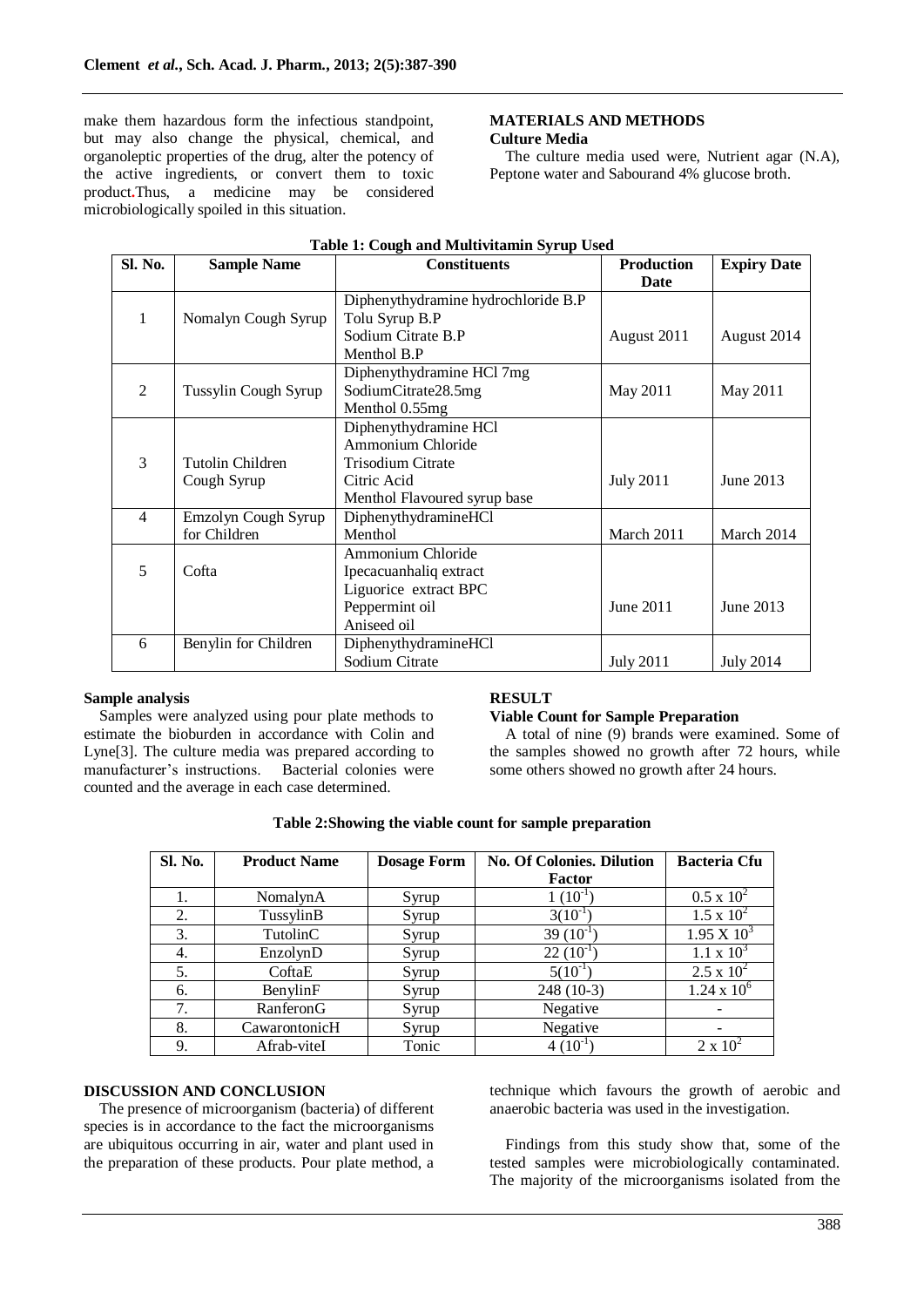sample were normal human flora which is widely distributed in nature. This suggests that themedicines were microbiologically contaminated as a result of improper handling, poor hygienic procedures during repackaging into smaller packs and dispensing of medicine.

The presence of potentially pathogenic and opportunistic micro-organism like *Staphylococus* species or other byproducts is not desirables. This calls for more stringent measures to prevent the possible detrimental effects.

The results showed that the samples tested had satisfactory microbial levels compared to the British Pharmacopeia specification of 103-104 cells per ml except for one of the sample. The most contaminated syrup had a viable count of  $1.24 \times 106$  CFU/ml.

Four (4) groups of bacteria, *Bacillus subtilis, Escherichia coli, Pseudomonas aeruginosa and Staphylococcus aureus*were isolated from the sample. The types of bacterial contaminants isolated suggest the route of contaminations possibly water, personnel and environment.

One brand of cough syrup was heavily contaminated, even when it contained trisodium citrate as a preservative and thus did not meet the official limit. This contamination can be attributed to poor manufacturing environment, water used or the personnel involved, packaging process or containers and equipments.

The lower count recorded in some cough syrups is attributed to the incorporation of trisodium citrate together with Sugar content of the syrups which provide high osmotic pressure that is inhibitory to many microorganisms [4].

From the results, some tested samples were contaminated with *B. subtilis.* Some recent studies have shown that *Bacillus* was the most frequent contaminant of non-sterile pharmaceuticals [6]. Members of this genus are widespread in the air, soil, water and in animal products such as hair, wool and carcasses [11].

The presence of *E. coli* in some of the samples indicated faecal contamination which may be principally from production personnel and possibly from the water used as vehicle. *Escherichia coli* are not always confined to the intestine and their ability to survive for brief periods outside of the body makes them an ideal indicatororganism to test samples for faecal contamination [11]. There was a reported incidence of infant diarrhea due to *E. coli* in some parts of Nigeria which resulted from the quality of water supply.

*Pseudomonas aeroginosa*which is a recalcitrant drug contaminant, and *Staph.aureus* were isolated from some samples. It has been reported that most liquid drugs were commonly contaminated by *Pseudomonas aeroginosa*[8]. The *Pseudomonas* contamination of this sample is of great public health significance to clinically available antimicrobial agents. Also *Pseudomonas spp.,* isolated from some bottled water and orange drinks were resistant to one or more antibiotics [7]. Some *Staphylococcus aureus* strains isolated from human wounds have been shown to be resistant to some antibiotics [9].

The major sources of contamination of pharmaceuticals have always been water, the production environment, the personnel and packaging material [12].

# **CONCLUSION**

The results of the microbiological study of nine (9) brand of cough syrups and multivitamin preparations marketed in Delta State revealed that one (1) of the nine(9) preparations tested were highly contaminated above the official permissible limits of microbial load of non-sterile pharmaceutical preparations. It is therefore suggested that Good Manufacturing and Packaging Practice, proper treatment of water and air, personal hygiene improvement of the production personnel and pretreatment of natural raw materials be enforced and maintained. Also proper handling and storage of these products be carried out to eliminate or reduce microbial factors to ensure reduction in the level of microbial contamination. The incorporation of sufficient concentration of appropriate preservatives can also be employed to reduce the microbial load of these preparations. Good Manufacturing Practice cannot be overlooked in pharmaceutical industries, whether sterile or non-sterile preparations, as the health of the patients, in the case of children are of paramount importance. Drugs used in the treatment of cough and anemia cannot afford to be heavily contaminated. Children who take this medication have weakened immunological system already which makes them vulnerable to infections. Manufacturers should do their best to achieve 100% compliance and adherence to Good Manufacturing Practice.

## **REFERENCES**

- 1. Adeshina GO, Onolapo JA, Odama LE and Ehinmidu JO; Antimicrobial stability of Alchoirneacordifolia leaf extracts. Proceedings of international conference on research and Development, 2008; 1 (12): 77-83.
- 2. Aulton ME; Microbiological Contamination and Preservation of Pharmaceuticals, 2002: 482-485.
- 3. Collin CH and Lyne PM; Microbiology method. 4<sup>th</sup> edition, Butterworths, London, 1976; 159-199.
- 4. Cooper CH and Gunn C; Microbial Contamination of Non-Sterile Pharmaceutics. In Cater SJ (editor) Dispensing for